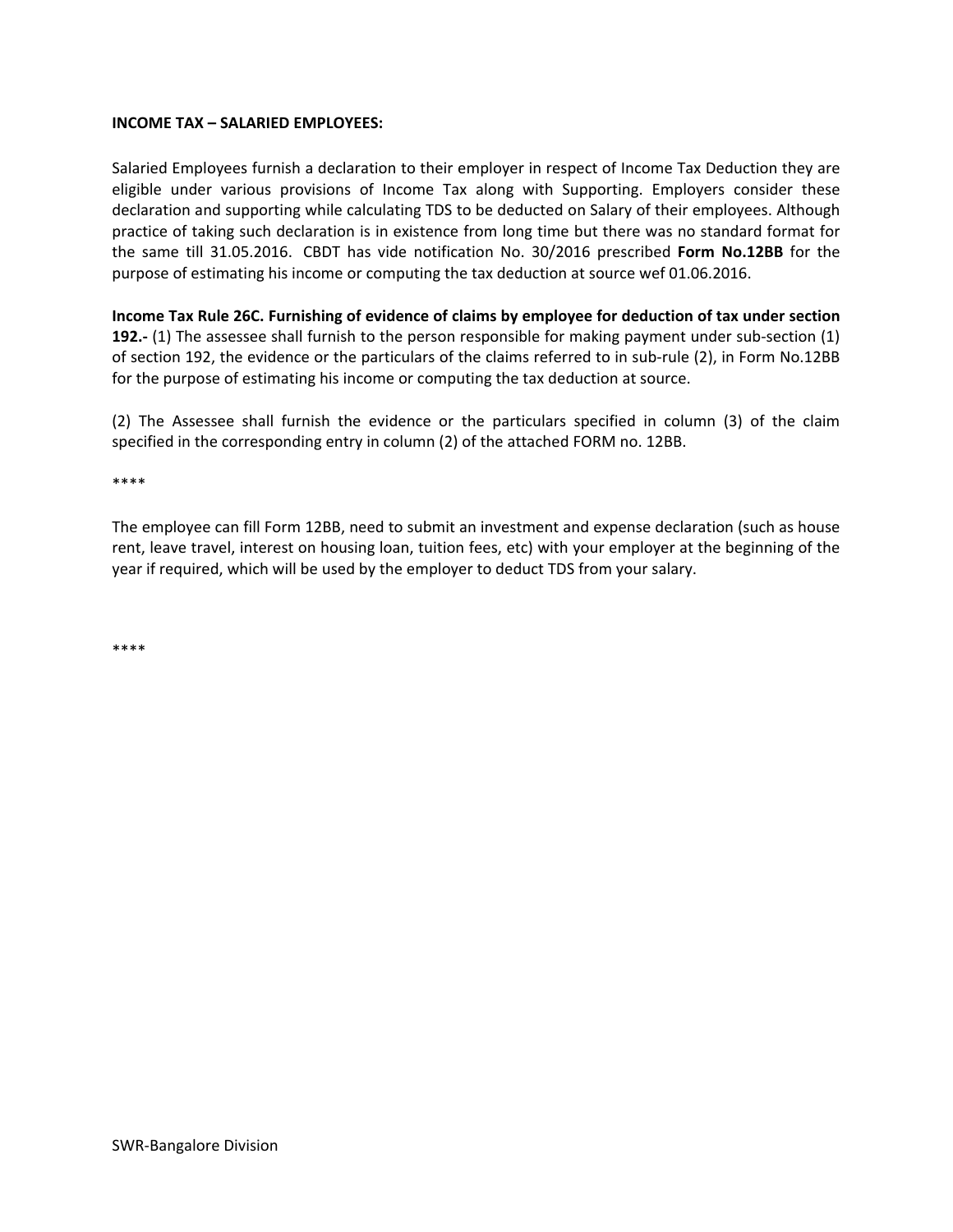### **FORM NO. 12BB**

# **(See rule 26C)**

### **Statement showing particulars of claims by an employee for deduction of tax under section 192**

- 1. Name of the employee:
- 2. Employee/PF Number:
- 3. Billunit:
- 4. Permanent Account Number of the employee:
- 5. Financial year:

#### **Details of claims and evidence thereof**

| SI<br>No.      | Nature of claim                                 | Amount (Rs.) | Evidence /<br>particulars |
|----------------|-------------------------------------------------|--------------|---------------------------|
|                |                                                 |              |                           |
| 1              | House Rent Allowance:                           |              |                           |
|                | (i) Rent paid to the landlord                   |              |                           |
|                | (ii) Name of the landlord                       |              |                           |
|                | (iii) Address of the landlord                   |              |                           |
|                | (iv) Permanent Account Number of the landlord   |              |                           |
|                | Note: Permanent Account Number shall be         |              |                           |
|                | furnished if the aggregate rent paid during the |              |                           |
|                | previous year exceeds one lakh rupees           |              |                           |
| $\overline{2}$ | Leave travel concessions or assistance          |              |                           |
| 3              | Deduction of interest on borrowing:             |              |                           |
|                | (i) Interest payable/paid to the lender         |              |                           |
|                | (ii) Name of the lender                         |              |                           |
|                | (iii) Address of the lender                     |              |                           |
|                | (iv) Permanent Account Number of the lender     |              |                           |
|                | Financial Institutions(if available)<br>(a)     |              |                           |
|                | Employer(if available)<br>(b)                   |              |                           |
|                | <b>Others</b><br>(c)                            |              |                           |